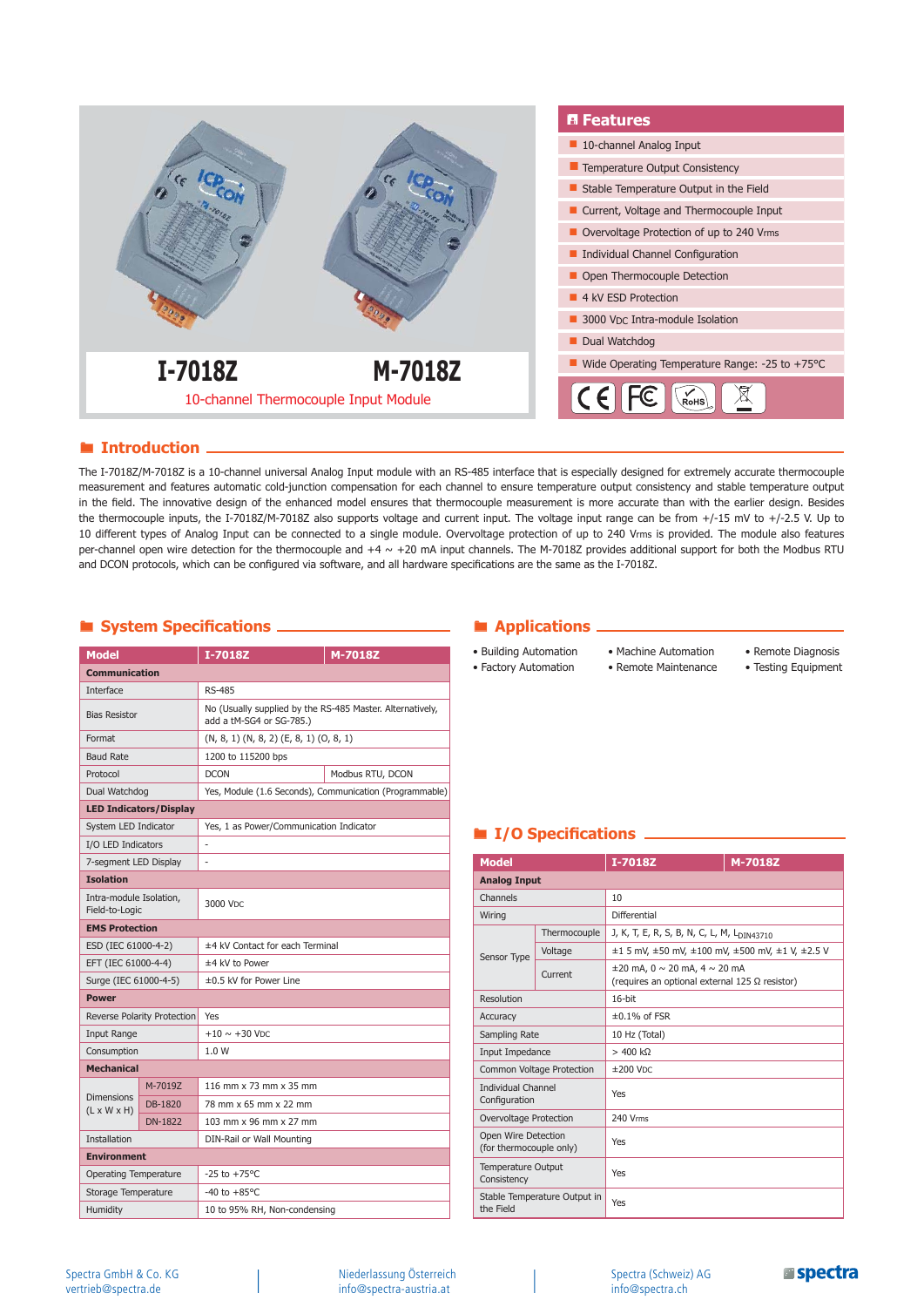| <b>Type Code</b> | <b>Thermocouple Type</b>   | <b>Temperature Range</b> |
|------------------|----------------------------|--------------------------|
| 0E               | Type J                     | $-210$ to $+760$ °C      |
| 0F               | Type K                     | $-270$ to $+1372$ °C     |
| 10               | Type T                     | $-270$ to $+400$ °C      |
| 11               | Type E                     | $-270$ to $+1000$ °C     |
| 12               | Type R                     | 0 to $+1768$ °C          |
| 13               | Type S                     | 0 to $+1768$ °C          |
| 14               | Type B                     | 0 to $+1820^{\circ}$ C   |
| 15               | Type N                     | $-270$ to $+1300$ °C     |
| 16               | Type C                     | 0 to $+2320^{\circ}$ C   |
| 17               | Type L                     | $-200$ to $+800$ °C      |
| 18               | Type M                     | -200 to $+100^{\circ}$ C |
| 19               | Type L <sub>DIN43710</sub> | $-200$ to $+900$ °C      |

# **Thermocouple Types Internal I/O Structure**



# **Pin Assignments**

**I-7018Z/M-7018Z**



| CON1                  |                 |        |                                         |
|-----------------------|-----------------|--------|-----------------------------------------|
| <b>Pin Assignment</b> | <b>Terminal</b> | No.    | <b>Pin Assignment</b>                   |
| $+5V$                 | 01              | 14     | <b>AGND</b>                             |
| <b>CJC</b>            | 02              | 15     | CH 0+                                   |
| CH 0-                 | 03              | 16     | $CH1+$                                  |
| CH 1-                 | 04              | 17     | $CH2+$                                  |
| CH 2-                 | 05              | 18     | $CH 3+$                                 |
| CH 3-                 | 06              | 19     | CH 4+                                   |
| CH 4-                 | 07              | 20     | CH 5+                                   |
| CH 5-                 | 08              | 21     | CH 6+                                   |
| CH 6-                 | 09              | 22     | $CH 7+$                                 |
| CH 7-                 | 10              | 23     | CH 8+                                   |
| CH 8-                 | 11              | 24     | CH 9+                                   |
| CH 9-                 | 12              | 25     | N.C.                                    |
| N.C.                  | 13              | Shield | F.G.                                    |
|                       |                 |        | 25-pin Female<br><b>D-Sub Connector</b> |



### **DB-1820 DN-1822**



Niederlassung Österreich info@spectra-austria.at

Spectra (Schweiz) AG info@spectra.ch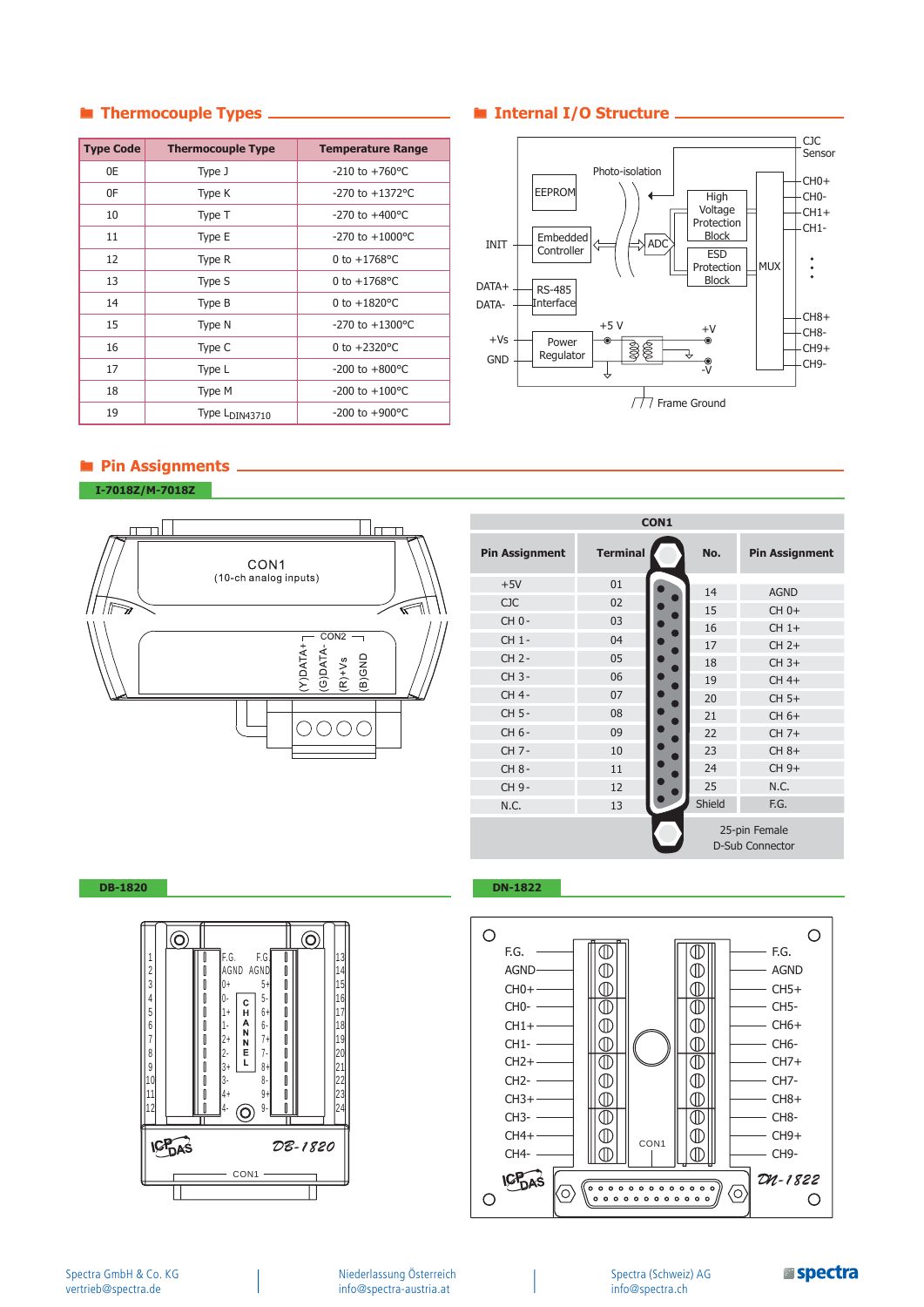### $\blacksquare$  Wire Connections.



### **Dimensions (Units: mm)**



Spectra GmbH & Co. KG vertrieb@spectra.de

Niederlassung Österreich info@spectra-austria.at

Spectra (Schweiz) AG info@spectra.ch

**aspectra**